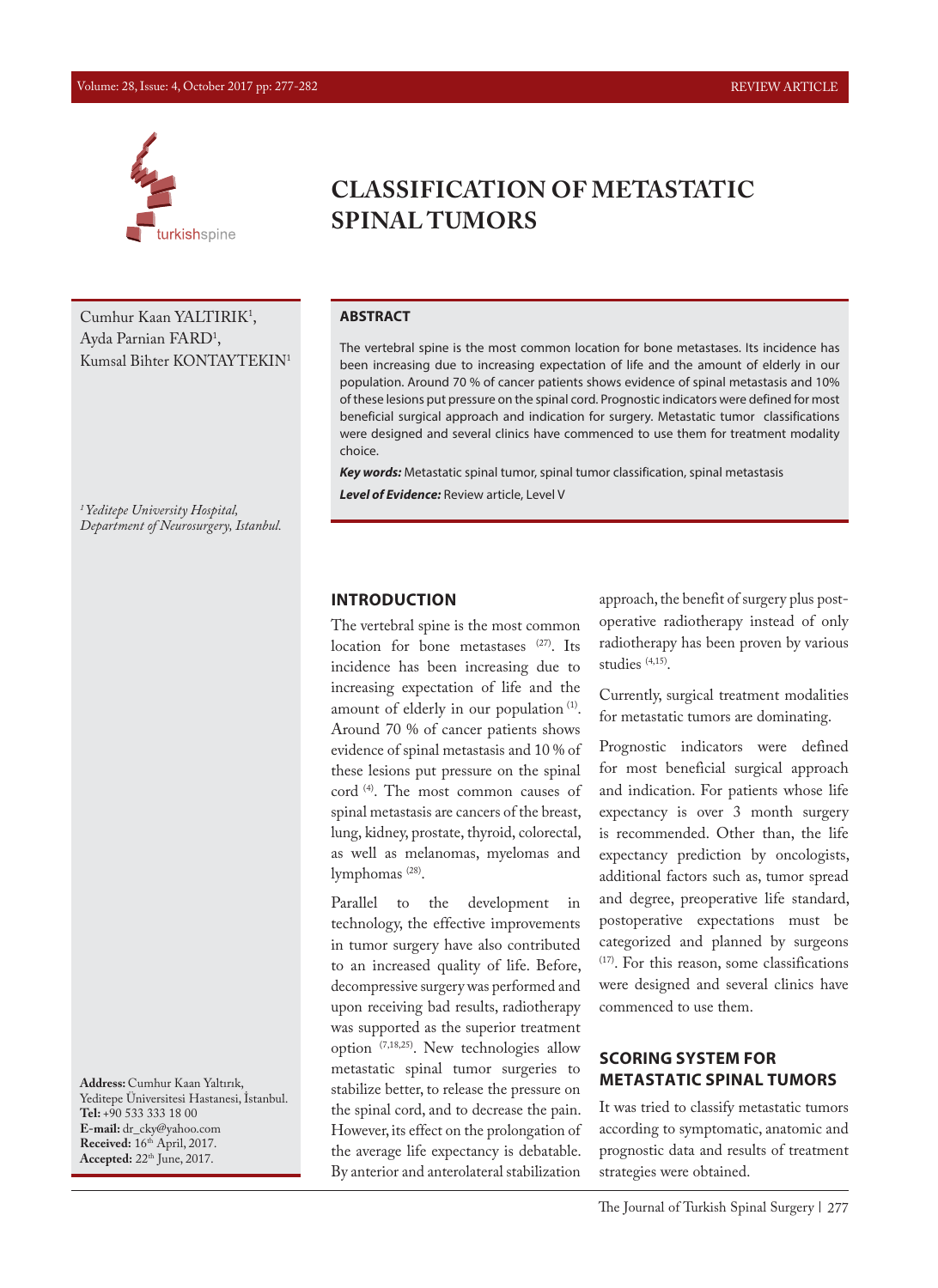#### *Tomita prognosis score*

Tomita analyzed several prognostic values and developed a prognostic scoring system based on 3 factors (23). These factors are growth rate of a primary tumor, number of metastasis and internal organ metastasis. According to this system, data rated between 2 and 10 were considered as good prognosis, rates higher than 10 were considered as poor prognosis. Tomita created this system based on a retrospective study of 67 patients from 1987 and 1991. The primary tumor was identified and a relation between their kind and the survival rate was established, hence Tomita tried to respect the primary type of tumor in his classifications. According to this data, the survival rate of patients suffering from metastasis due to primary foci of the breast, prostate, thyroid, as well as myeloma presented to be longer compared to the other causes of spinal metastasis (23,29).

### *Tokuhashi prognosis score*

Tokuhashi has created an evaluation system, based on 6 different parameters<sup>(20)</sup>. After observing the strong relation between the type of the primary cancer and the average survival rate, he restructured his scoring system  $(21)$ . The parameters include primary cancer type, existence of paralysis, Karnofsky performance status, number of extra spinal metastasis,vertebral corpus metastasis and internal organ metastasis. The grading system goes from 0-15, 0 representing the worst and 15 the best prognosis. The most important factor for the grading system is the primary cancer type; hence, thyroid, breast, and prostate cancer and carcinoid tumors receive 5 points, whereas lung cancer, osteosarcoma, gastric cancer, bladder cancer, esophagus cancer, and pancreas cancer receive 0 points. Tokuhashi et al. reported the prognostic factors not to be significant if alone but rather more meaningful when grouped <sup>(21)</sup>.

As much as Tokuhashi's study supported the importance of paralysis, other studies did not find the pressure on the spinal cord caused by metastatic diseases or neurologic symptoms to be relevant regarding life span. Paralysis, which is due to compression of the tumor mass and the rapid growing of tumor mass, is also described as a parameter for a negative prognosis (16). Zou et al report the Tokuhashi score to be successful in estimating short term survival rates, as well as the Tomita score to be meaningful regarding long term survival rates (29).

### *Harrington Spine Metastasis Scoring System*

Harrington has established a classification system based on spinal instability and neurologic involvement, grading it with points going up to  $5^{(8)}$ . According to Harrington, spinal instability, neurologic involvement, and mechanic pain are indications for surgical intervention. He stresses the superiority of surgery above radiotherapy. However, his scoring classification is not widely used due to different types of diseases being graded equally.

### *Anatomic Scoring System of Metastatic Spinal Tumors*

Primary tumor progression is said to lead a major role in anatomical scoring of metastasis (19). When planning a surgical intervention, more data is required concerning the anatomic location of the tumor.

### **CLASSIFICATIONS**

#### *Tomita Anatomical Surgery Classification*

Tomita specified internal/external involvement and spreading of the vertebrae (metastasis) (22-23). His classifications described the tumoral involvement of the vertebra starting from the corpus leading to the pedicules, the posterior columns, the extradural and paravertebral area, the neighboring vertebra, and finally to non-neighboring vertebrae. This scoring system allows for easily memorable tumor spreading as it follows a systematic description. However, the tumor may not always spread according to this course. Surgeons mostly face pathologies between type 4 and type 7 (Figure-1).



**Figure-1.** Tomita Anatomical Surgery Classification

### *McLain-Weinsteins Classification*

The McLain-Weinstein classification divides the vertebral anatomy into 4 parts and 2 concentric levels  $(14)$ . Using this classification is very easy; however, it lacks detailed classifications in tumors of the third and fourth category.

### *Enneking Classification:*

Enneking had classified primary long bone tumors and transcribed that classification to spinal tumors<sup>(6)</sup>. In this classification, benign tumoral involvement were described in 3 degrees, malignant tumor localizations in 4 levels, and metastatic high graded tumors in 2 levels. For this classification, histologic data and expansion of tumor throughout the body must be specified. Not being able to give a prognosis and involving extradural spreading and pressure signs when evaluating the patient are disadvantages of this classification (Figure-2) (6).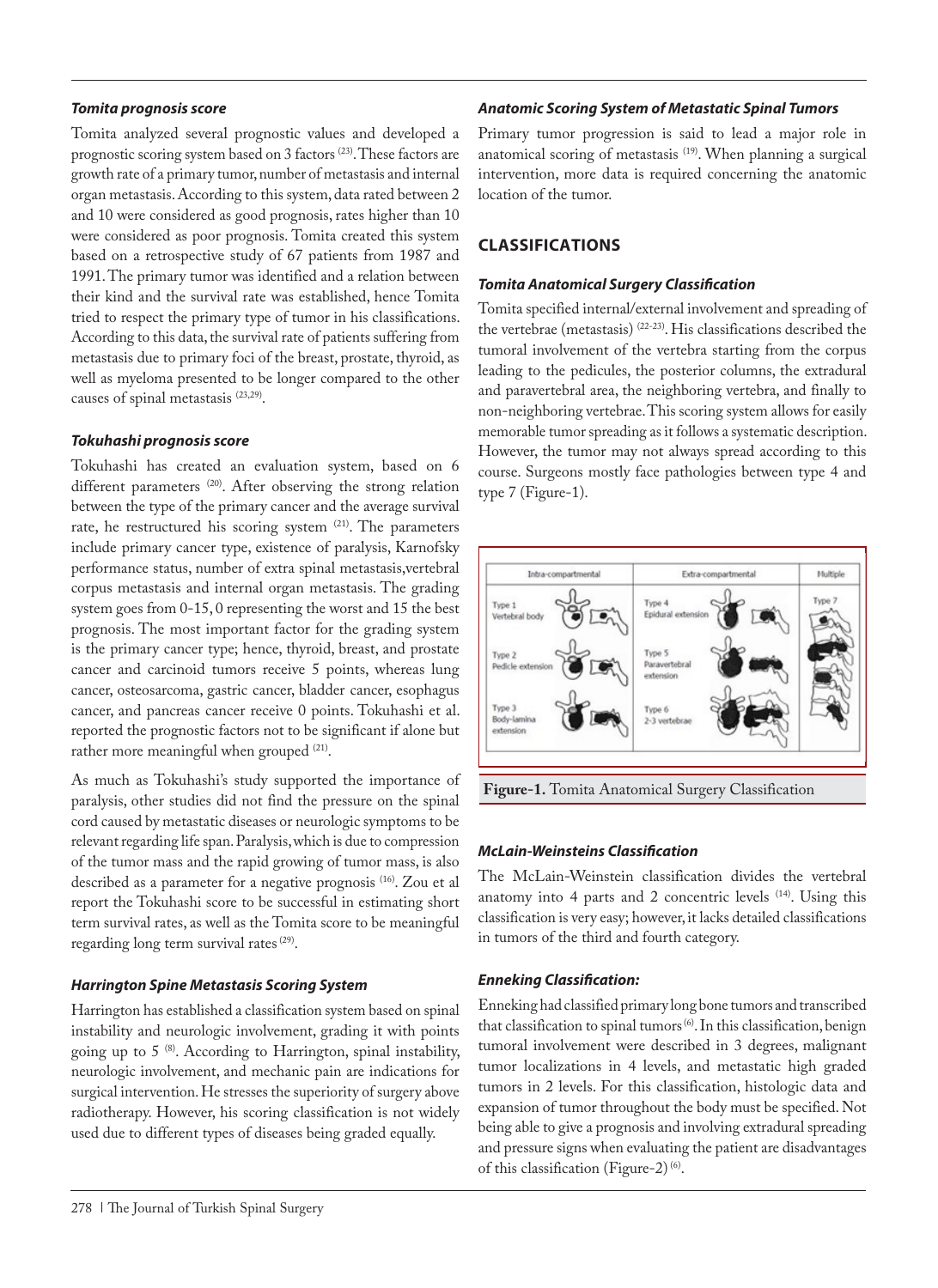

## *Weinstein-Boriani-Biagini (WBB) Classification*

The WBB classification gives detailed information on the axial spreading of the tumor <sup>(2)</sup>. For this classification, a vertebra is viewed on axial cut, centering the spinal cord. The vertebra is then divided in a clock-wise manner and the areas involved are further broken down into sections. This classification is mostly chosen for surgical planning rather than prognosis establishment (Figure-3).



#### *Friedlander-Southwick Malignant Tumor Staging*

As reported by the staging of Friedlander and Southwick, low grade tumors resting within the compartments present better prognosis comparing to higher graded tumors or tumors protruding outside of the compartment, which classified to show worse outcomes <sup>(27)</sup>. According to this staging, stage IA and IB require adjacent normal tissue to be removed with the entire tumor. In stage IIA, however, the entire removal of the compartment is advised. In case of a IIB lesion present in one extremity, radical amputation is advised, yet this normally used technique in other bone tumors can not be done in the spine due to following post-operative neurologic and stability issues. In this case, intralesional or marginal excisions may be advised.

### **USE OF CLASSIFICATIONS AND SURGICAL STRATEGIES**

Although anatomic classifications are considered useful, Tomita and Tokuhashi classifications are the only long-term studies performed (20-22). It is recommended to perform broad surgical resection on Tomita 2-3 scored patients, marginal or intralesion intervention for Tomita 4-5 scored patients, palliative surgery for Tomita 6-7 scored patients, supportive treatment for Tomita 8-10 scored patients<sup>(23)</sup>.

The mean life expectancy of patients with good prognosis score and broad surgical resection was estimated to be 38,2 months, in patients with mild graded lesion approach mean life expectancy was estimated to be 21,5 months, and in patients with poor prognosis had only palliative treatment and stabilization, as their life expectancy was estimated to be 10,1 months according to Tomita et.al studies performed on 61 patients <sup>(22-23)</sup>. Due to these results, the Tomita classification was considered to be useful.

Tokuhashi on the other hand uses a different point of view, where patients with a good prognosis score of 12-15 were advised to undergo excisional surgery, intermediately well patients with a score of 9-11 to receive palliative surgery, and patients with a scoring of 8 or less to be given conservative treatment. His study on 118 patients revealed a statistically significant difference in the expected life span according to his classification and postoperative grading of life expectancy (20-21). The obtained data was understood to aide in choosing surgical strategies and life span. Studies performed after the before mentioned model showed 80 % of the patients to be satisfied following surgical intervention as their treatment plan (5,26). The best results were defined as the cessation of pain, nausea, fatigue, and anxiety. Long term results are expected to be obtained from polycentric studies, utilizing spinal metastasis prognosis, anatomic, and surgical classification  $(3-4, 12, 24)$ 

The primary sources of the metastasis are of significant importance, as the primary cancers have very specific characteristics, which need to be evaluated. Breast cancer usually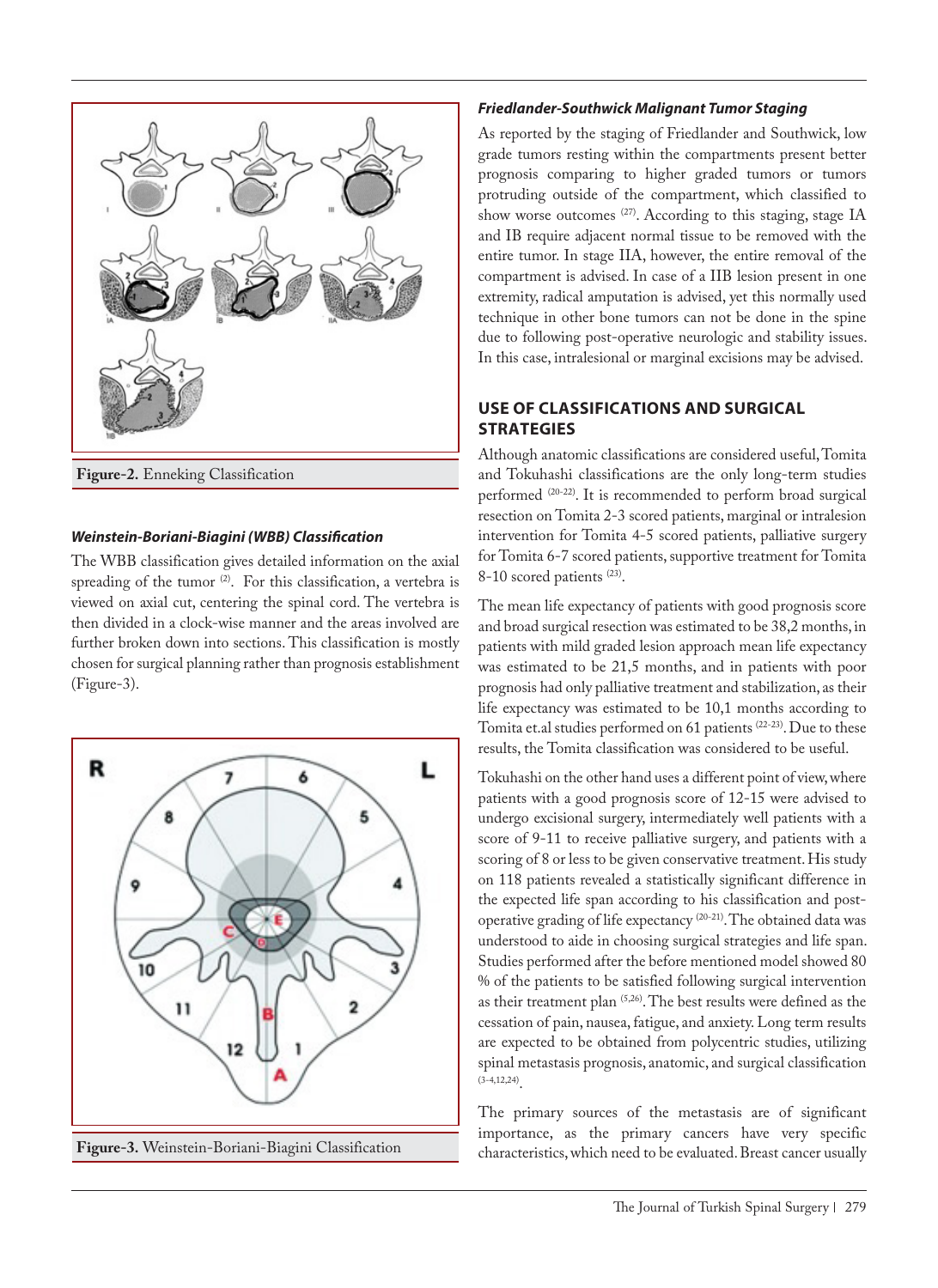spreads its metastasis to the cervical and upper thoracal area, being sensitive to radiotherapy <sup>(17)</sup>. They respond well to hormone and chemotherapy. In these cases, surgery is recommended if spinal instability, increasing neurologic deficits, and excruciating pain are present<sup>(13)</sup>. Metastasis due to prostate cancer also respond well to hormone treatment and radiotherapy, but if surgery is recommended, aggressive excision must be considered given the patient's overall situation as their average life expectancy is staged as high (11,27).

Metastasis caused by lung cancer are different, as adenocancer may respond well to radiotherapy. However, as much as Small

Cell type, accepted to be more of systemic disease, reacts favorably to radiotherapy, Squamous Cell type destroys the bone creating a breakdown and is resistant to radiotherapy<sup>(17)</sup>. In these patients, palliative surgery is only advised if excruciating pain or rapidly increasing neurologic deficits are present <sup>(9-10)</sup>.

A complication risk of 20 %-30 % is estimated for spinal metastasis surgeries (27). Considering these facts, surgeries must be planned carefully. All prognostic factors and classifications must be analyzed and evaluated in order not to decrease the quality of life of the patient.

| <b>Table-1.</b> Tomita Prognosis Scoring Table |                |                      |                    |  |
|------------------------------------------------|----------------|----------------------|--------------------|--|
|                                                | 1 POINT        | 2 POINTS             | 4 POINTS           |  |
| Primary tumor                                  | Slowly growing | Intermediate growing | Rapidly growing    |  |
| Internal organ met.                            | -              | Can be treated       | Can not be treated |  |
| <b>Bone metastasis</b>                         | Single         | Multiple             |                    |  |

#### **Table-2.** Renewed Tokuhashi prognosis scoring system

|                           | 0             |             |            |                          |                          |                          |
|---------------------------|---------------|-------------|------------|--------------------------|--------------------------|--------------------------|
| Karnofsky Performance (%) | $10 - 40$     | $50 - 70$   | $80 - 100$ | $\qquad \qquad -$        | $\overline{\phantom{0}}$ | $\overline{\phantom{0}}$ |
| Mets outside of spine     | 3 or more     | $1 - 2$     | $\theta$   | $\overline{\phantom{a}}$ | $\overline{\phantom{0}}$ | $\overline{\phantom{0}}$ |
| Mets in spine             | 3 or more     |             |            | $\overline{\phantom{0}}$ | $\overline{\phantom{0}}$ |                          |
| Internal organ met.       | Not removable | Removable   | None       | $\overline{\phantom{a}}$ | $\overline{\phantom{0}}$ |                          |
| Primary cancer            | Lung          | Liver       | Others     | Kidney                   | Rectum                   | Breast                   |
| Palsy                     | Frankel A,B   | Frankel C,D | Frankel E  | $\overline{\phantom{m}}$ | $\overline{\phantom{0}}$ | $\overline{\phantom{0}}$ |

| Table-3. Harrington Spinal Metastasis Score |                                                                          |  |
|---------------------------------------------|--------------------------------------------------------------------------|--|
|                                             | No neurologic involvement                                                |  |
| 2                                           | Bone involvement, no instability or collapse                             |  |
|                                             | Neurologic involvement without bone involvement                          |  |
| 4                                           | Pain at vertebra or instability with collapse, no neurologic involvement |  |
|                                             | Pain at vertebra or instability with collapse and neurologic involvement |  |

| Table-4. McLain and Weinstein spine metastasis anatomic classification |                                                       |  |
|------------------------------------------------------------------------|-------------------------------------------------------|--|
| 1. AREA                                                                | From spinous process to pars and inferior facet       |  |
| 2. AREA                                                                | From superior facet to transverse process and pedicle |  |
| 3. AREA                                                                | 3⁄4 anterior of vertebral body                        |  |
| 4. AREA                                                                | 1/4 posterior of vertebral body                       |  |
| <b>LEVEL A</b>                                                         | Intraosetal                                           |  |
| <b>LEVEL B</b>                                                         | Extraosteal                                           |  |
| <b>LEVEL C</b>                                                         | Tumor spreading to non-neighboring area               |  |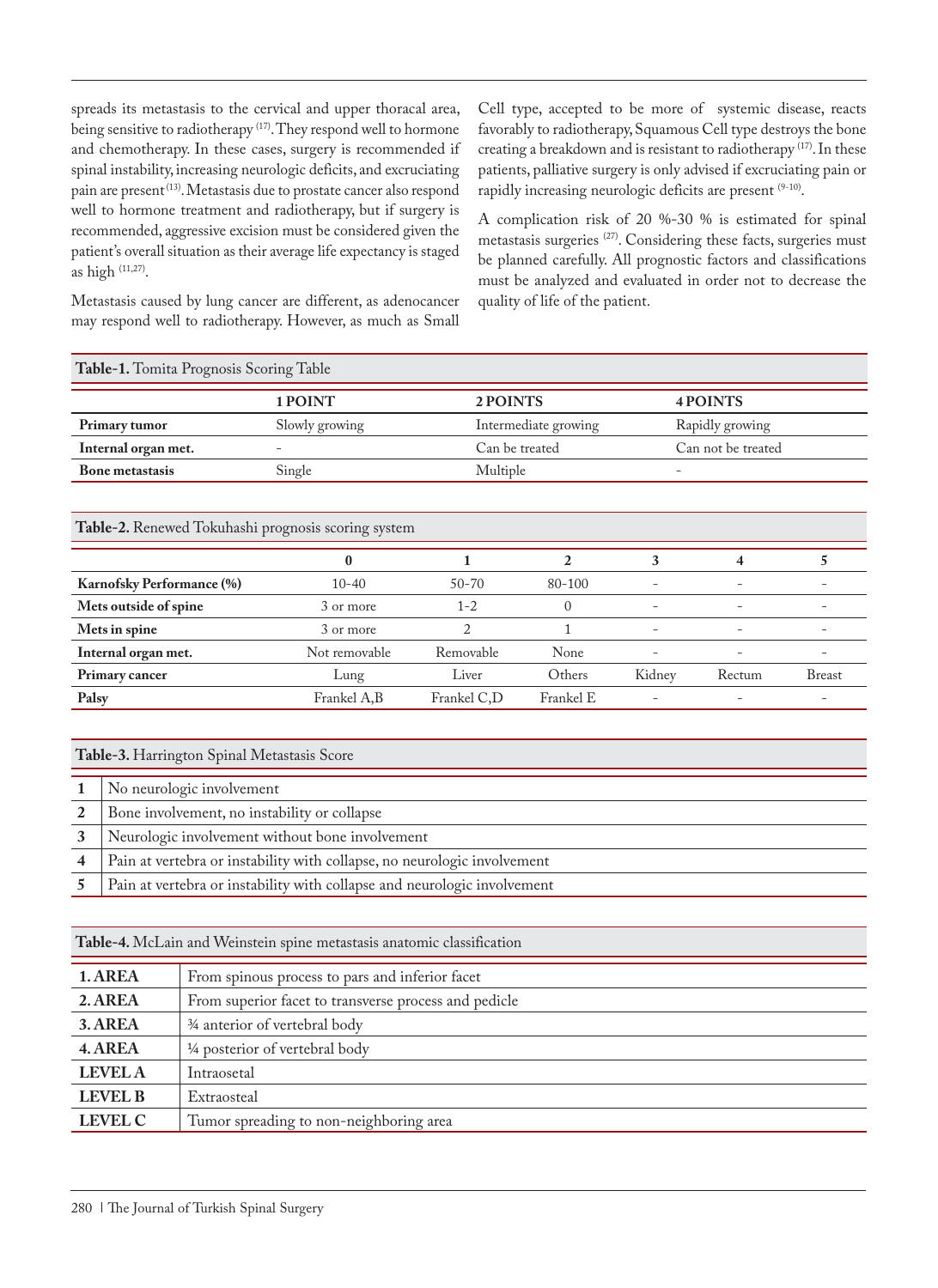| Table-5. Friedlander-Southwick malignant tumor staging |              |                   |                     |                                 |  |  |
|--------------------------------------------------------|--------------|-------------------|---------------------|---------------------------------|--|--|
| <b>GRADE</b>                                           | <b>STAGE</b> | <b>METASTASIS</b> | <b>AREA</b>         | <b>SURGERY</b>                  |  |  |
| <b>IA</b>                                              | Low          | None              | Intracompartmantal  | Block excision                  |  |  |
| <b>IB</b>                                              | Low          | None              | Extracompartmantal  |                                 |  |  |
| <b>IIA</b>                                             | High         | None              | Intracompartmantal  | Excision of tm with compartment |  |  |
| <b>IIB</b>                                             | High         | None              | Extracompartmantal. | Intralesional                   |  |  |
| Ш                                                      | Mixed        | Yes               | Mixed               |                                 |  |  |

#### **REFERENCES**

- 1. Aebi M. Spinal metastasis in the elderly. *Eur Spine J* 2003; 12(Suppl 2): S202–S213.
- 2. Boriani S, Weinstein JN, Biagini R. Primary bone tumors of the spine: terminology and surgical staging. *Spine* 1997; 22: 1036–1044, 1997
- 3. Brooks R. EuroQol: the current state of play. *Health Policy* 37: 53–72, 1996
- 4. Choi D, Crockard A, Bunger C, Harms J, Kawahara N, Mazel C, Melcher R, Tomita K. Review of metastatic spine tumour classification nad indications for surgery: the consensus statement of the Global Spine Tumour Study Group. *Eur Spine J* 2010; 19: 215-222.
- 5. Enkaoua EA, Doursounian L, Chatellier G. Vertebral metastases: a critical appreciation of the preoperative prognostic Tokuhashi score in a series of 71 cases. *Spine* 1997; 22: 2293–2298.
- 6. Enneking WF, Spainer SS, Goodman MA. A system for the surgical staging of musculoskeletal sarcomas. *Clin Orthop* 1980; 153: 106–120.
- 7. Gokaslan ZL, York JE, Walsh GL. Transthoracic vertebrectomy for metastatic spinal tumours. *J Neurosurg* 1998; 89: 599–609.
- 8. Harrington KD. Metastatic disease of the spine. *J Bone Joint Surg* 1986; 68-A: 1110–1115.
- 9. Hatrick NC, Lucas JD, Timothy AR. The surgical treatment of metastatic disease of the spine. *Radiother Oncol* 2000; 56: 335–339.
- 10. Hirabayashi H, Ebara S, Kinoshita T. Clinical outcome and survival aft er palliative surgery for spinal metastases. *Cancer* 2003; 97: 476–484.
- 11. Hosono N, Ueda T, Tamura D. Prognostic relevance of clinical symptoms in patients with spinal metastases. *Clin Orthop Relat Res* 2005; 436: 196–201.
- 12. Ibrahim AG, Crockard HA, Antonetti P. Does spinal surgery improve the quality of life for those with extradural (spinal) osseous metastases? An international multicentre prospective observational study of 223 patients. *J Neurosurg Spine* 2005; 8: 271–278.
- 13. Kocaeli H, Doygun M. Omurga tümörleri. In: Korfalı E, Zileli M (Eds.), *Temel Nöroşirurji*, Cilt 2, Buluş Tasarım ve Matbaacılık Hizmetleri, Ankara 2010; pp: 1579-1590.
- 14. McLain RF, Weinstein JN. Tumors of the spine. *Semin Spine Surg* 1990; 2: 157–180.
- 15. North RB, LaRocca VR, Schwartz J. Surgical management of spinal metastases: analysis of prognostic factors during 10 year experience. *J Neurosurg Spine* 2005; 2: 564–573.
- 16. Oberndorfer S, Grisold W. Th e management of malignant spinal cord compression. *Spine* 2000; 25: 653–654.
- 17. Özdoğan S, Süslü HT. Metastatik Spinal Tümörlerin Sınıflaması. In: Dalbayrak S, Kaptanoğlu E, Şimşek S, Ateş Ö, Dalgıç A (Eds). *Omurga ve Omurilik T*ümörleri*.* Türk Nöroşirurji Derneği Yayınları, No: 16, Bölüm-22, Buluş Matbaacılık Ankara 2014; pp: 226-234.
- 18. Patchell RA, Tibbs PA, Regine WF. Direct decompressive surgical resection in the treatment of spinal cord compression caused by metastatic cancer: a randomised trial. *Lancet* 2005; 366: 643– 648.
- 19. Steinmetz MP, Mekhail A, Benzel EC. Management of metastatic tumors of the spine: strategies and operative indications. *Neurosurg Focus* 2001; 11(6): 2.
- 20. Tokuhashi Y, Matsuzaki H, Toriyama S. Scoring system for the preoperative evaluation of metastatic spine tumor prognosis. *Spine* 1990; 15: 1110–1113.
- 21. Tokuhashi Y, Matsuzaki H, Oda H. A revised scoring system for preoperative evaluation of metastatic spine tumor prognosis. *Spine* 2005; 30: 2186–2191.
- 22. Tomita K, Kawahara N, Baba H, Tsuchiya H, Fujita T, Toribatake Y. Total en bloc spondylectomy. A new surgical technique for primary malignant vertebral tumors. *Spine* 1997; 22(3): 324-333.
- 23. Tomita K, Kawahara N, Kobayashi T. Surgical strategy for spinal metastases. *Spine* 2001; 26: 298–306.
- 24. Wai EK, Finkelstein JA, Tangente RP. Quality of life in surgical treatment of metastatic spine disease. Spine 2003; 28: 508–512.
- 25. Young RF, Post EM, King GA. Treatment of spinal epidural metastases. Randomized prospective comparison of laminectomy and radiotherapy. *J Neurosurg* 1980; 53: 741–748.